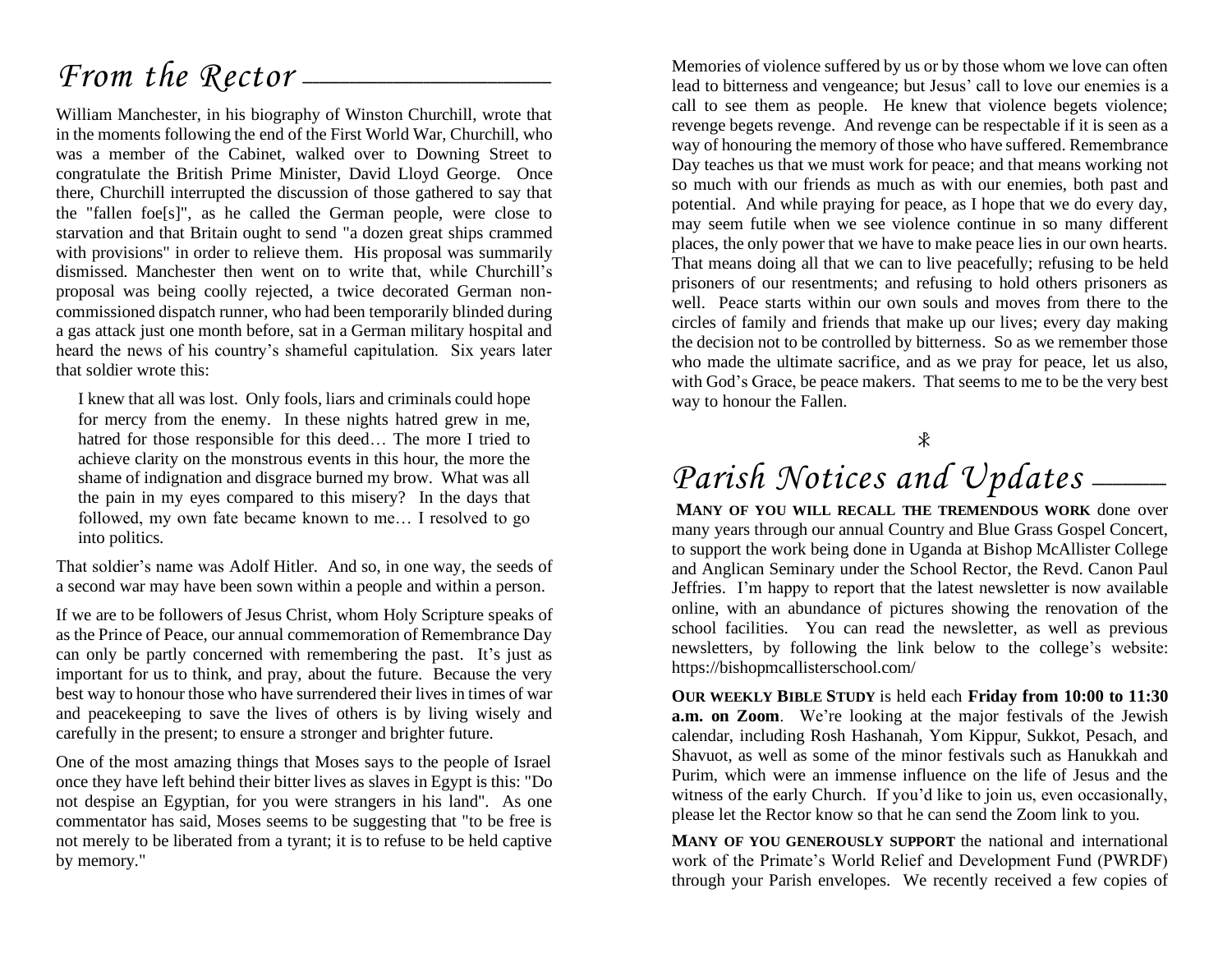their most recent annual report. If you would like to see how your support helps and encourages people around the world pick up a copy on the table in the Narthex.

**COPIES OF THE 2022 CHURCH CALENDARS,** prepared by our friends at St. Peter Publications in Charlottetown, are now available. **The cost this year is \$8.00.** These lovely calendars are a great way to keep track of the Church Year as we try to grow in grace. Those who are able to attend services are invited to sanitise their hands and pick up the number of copies they wish to have. If you have exact change, you can leave your payment in the basket; or, if you prefer, feel free to just add it to your offering envelope. But our primary concern is that you have them to help shape your year-long journey with the Church, so don't let concerns about how to pay stop you from getting as many copies as you need for yourself and your friends and family.

**THANK YOU TO ALL OF THOSE WHOSE RECENT DONATIONS** of knitting and crocheting needles, yarn, and books. They were given to Ability New Brunswick and distributed to many adults and seniors with a disability who enjoy their hobby of knitting and crocheting that for them is fun and relaxing. Due to the high cost of living with a disability, supplies of any kind are too costly for so many on a fixed income therefore your donations are very much appreciated. Ability New Brunswick is an independent, community based, provincial, non-profit organization governed by a Volunteer Board of Directors. Thank you so much. *If you have knitting supplies that you no longer need, please feel free to bring them to the Church when attending a Celebration or drop them off at the Rectory. We'll be sure to get them to the people at Ability New Brunswick!*

**E-OFFERING:** Many members of our Parish Family have chosen the convenience of E-Offering to help ensure that their support for the ministry of the Church continues whenever they're not able to attend. And for those who can attend, the convenience of not having to write a cheque or handle cash makes it a simple way of offering to God a tangible sign of our gratitude for his Grace. E-Offering is a safe and secure electronic offering system that debits directly from your bank account. It is easy, simple, and customizable. You can set up weekly or monthly contributions; and with any amount. Adjustments are easy to make; and the form is easy to fill out. Please pick up a slip from the table in the narthex if you are interested or speak to Allan Agnew or the Rector if you have any questions.

# *The Anglican Church of Canada The Diocese of Fredericton* THE PARISH OF ST. MARY, YORK



Our task, as image-bearing, God-loving, Christshaped, Spirit-filled Christians, following Christ and shaping our world, is to announce redemption to the world that has discovered its fallenness, to announce healing to the world that has discovered its brokenness, to proclaim love and trust to the world that knows only exploitation, fear and suspicion.

N.T. Wright, *The Challenge of Easter*

**PRIEST AND RECTOR** The Venerable Kevin M. Stockall, B.A. (Hons), M.Div. Rectory: 770 McEvoy Street, Fredericton NB E3A 3B7 454.0245 (rectory) | 472.4661 (office) | 461.7685 (cell) | kevin.stockall@bellaliant.net Visit us at: http://www.stmarysfredericton.ca/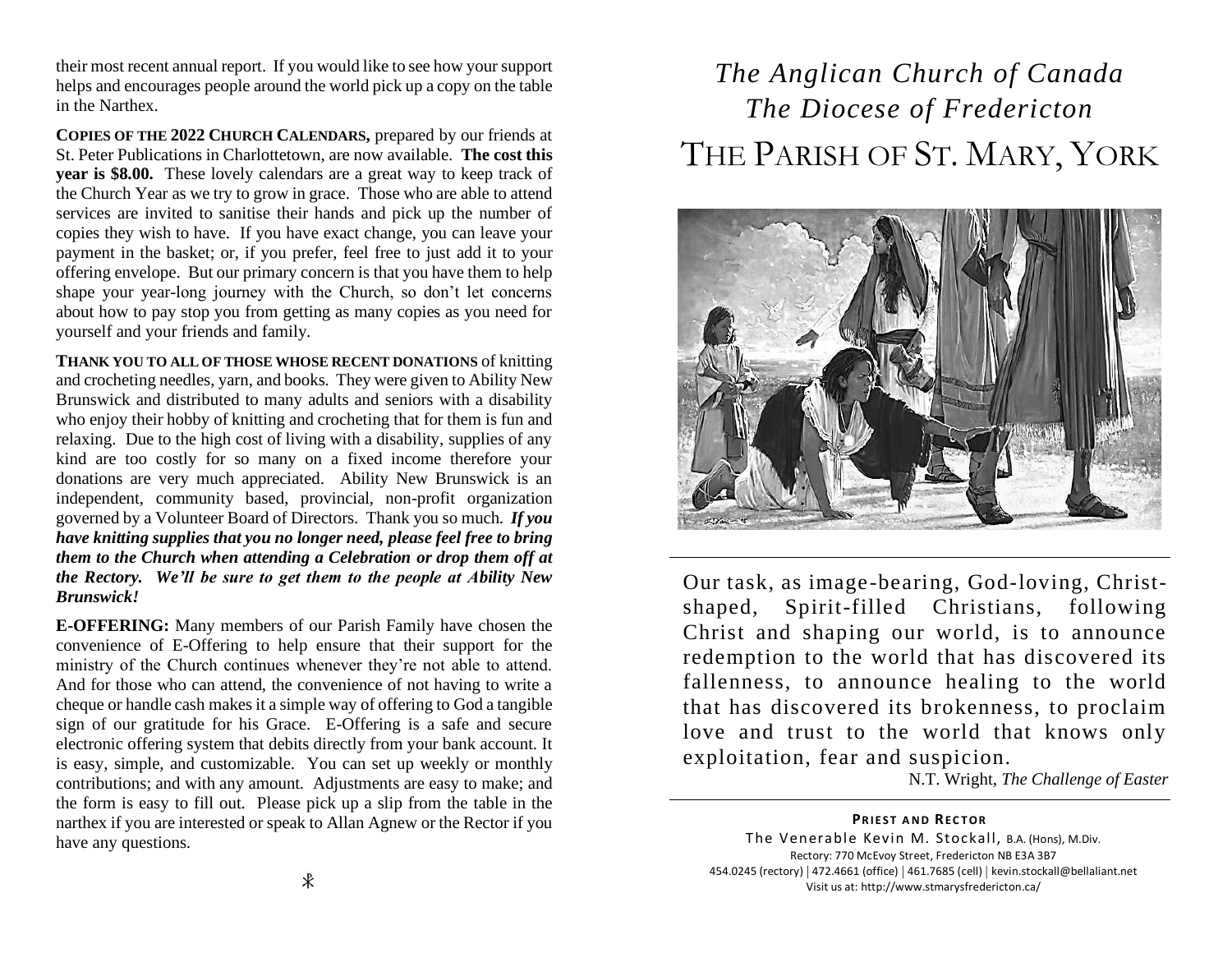# THE TWENTY-FOURTH SUNDAY AFTER TRINITY

*November 13, 2021*

*Seek the LORD while he may be found; Call upon Him while he is near.*

## *4:30 p.m. – Evening Prayer:*

 $\text{\textdegree}$  Psalm 68 part 2 | 1 Maccabees 6:1-17 | Acts 8:26-end

### *5:00 p.m. – The Holy Eucharist*

| Introit Psalm 147:1-6:     | page 518               |
|----------------------------|------------------------|
| The Gloria:                | page 86                |
| The Collect:               | page 257               |
| The Old Testament Reading: | Isaiah 55:6-11         |
| Psalm $147:7-11$ :         | page 518               |
| The Epistle:               | page 257               |
| Gradual Psalm 147:12-20:   | page 519               |
| The Holy Gospel:           | page 258               |
| The Creed:                 | page 71                |
| The Homily                 |                        |
| The Prayers of the People: | L: Lord, in your mercy |
|                            | C: Hear our prayer     |
| The Consecration:          | page 82                |
| Post Communion Prayer:     | page 85                |

We acknowledge that the land on which we gather is the traditional unceded territory of the Wəlastəkwiyik (Wolastoqiyik) Peoples. This territory is covered by the "Treaties of Peace and Friendship" which Wəlastəkwiyik (Wolastoqiyik), Mi'kmaq, and Passamaquoddy Peoples first signed with the British Crown in 1726. The treaties did not deal with surrender of lands and resources but in fact recognized Mi'kmaq and Wəlastəkwiyik (Wolastoqiyik) title and established the rules for what was to be an ongoing relationship between nations.



#### SCHEDULE OF SERVICES

**NOVEMBER 17: ST. HILDA,** Abbess 6:30 p.m. – Evening Prayer 7:00 p.m. – Holy Eucharist

**NOVEMBER 18: TRINITY FERIA** 8:30 a.m. – Morning Prayer

**NOVEMBER 19: EVE OF EDMUND,** King and Martyr 4:00 p.m. – Evening Prayer (Zoom)

**NOVEMBER 20: THE SUNDAY NEXT BEFORE ADVENT** 4:30 p.m. – Evening Prayer 5:00 p.m. – Holy Eucharist

**NOVEMBER 21: THE SUNDAY NEXT BEFORE ADVENT** 9:30 a.m. – Morning Prayer 10:00 a.m. – Holy Eucharist

 $\mathcal{R}$ 

**THE CORPORATION OF THE ANGLICAN PARISH OF ST. MARY, YORK**, gratefully acknowledge the generous support of the Anglican Foundation of Canada for our Renewing FOUNDATION OF CAN. St. Mary's Project.